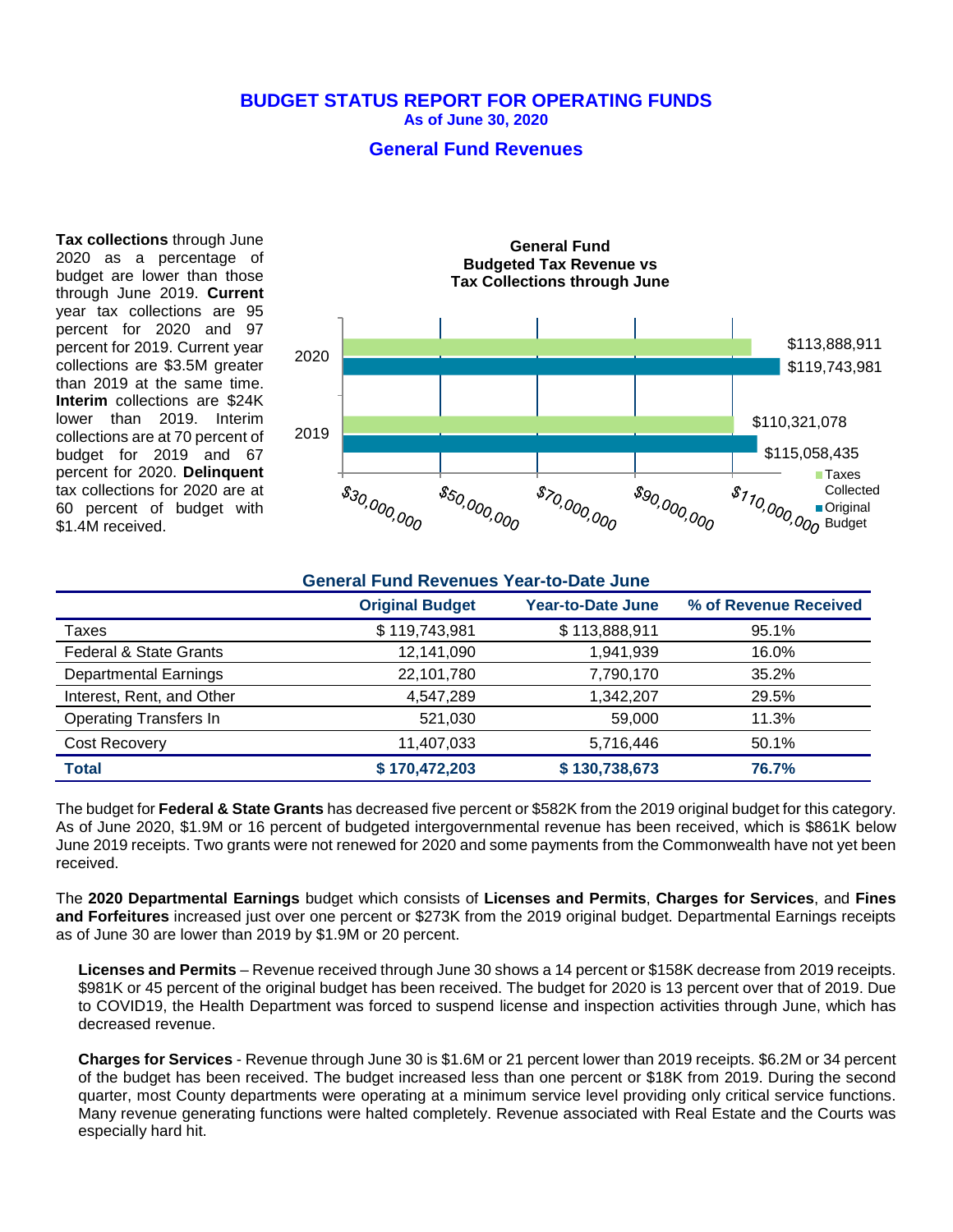**Fines and Forfeitures** – Actual receipts through June are \$166K or 22 percent less than 2019 receipts. The budget for this category decreased less than one percent or \$9K over 2019. \$285K or 16 percent of the budget has been received. The Court related departments in this category were operating at a minimum service level during the quarter.

**Miscellaneous Revenues** - Actuals are \$718K or 22 percent less than 2019 receipts. The budget for this category increased 17 percent or \$65K over 2019. \$1.3M or 30 percent of the budget has been received. The COVID19 pandemic has had a negative effect on interest rates for the quarter.

# General Fund Expenditures



| General Fund Expenditures Tear-to-Date June |                        |                   |            |  |  |  |
|---------------------------------------------|------------------------|-------------------|------------|--|--|--|
|                                             | <b>Original Budget</b> | Year-to-Date June | % Expended |  |  |  |
| Personnel <sup>1</sup>                      | \$111,305,633          | \$55,257,742      | 49.6%      |  |  |  |
| Materials and Services <sup>1</sup>         | 41,496,563             | 34,668,055        | 83.5%      |  |  |  |
| Contributions, Grants, Subsidies            | 4,433,371              | 2,341,501         | 52.8%      |  |  |  |
| Fleet / Capital Leases                      | 293.182                | 3,008,625         | 1,026.2%   |  |  |  |
| <b>Operating Transfers Out</b>              | 16,871,737             | 8,507,255         | 50.4%      |  |  |  |
| <b>Other Financing Uses</b>                 | 426.646                | 0                 | $0.0\%$    |  |  |  |
| <b>Allocated Costs</b>                      | 1,408,837              | 704.424           | 50.0%      |  |  |  |
| Total*                                      | \$176,235,969          | \$104,467,602     | 59.3%      |  |  |  |

**General Fund Expenditures Year-to-Date June**

\* excludes unappropriated

1 includes COVID19 expenditures of \$4.3M in Personnel and \$21M in Materials and Services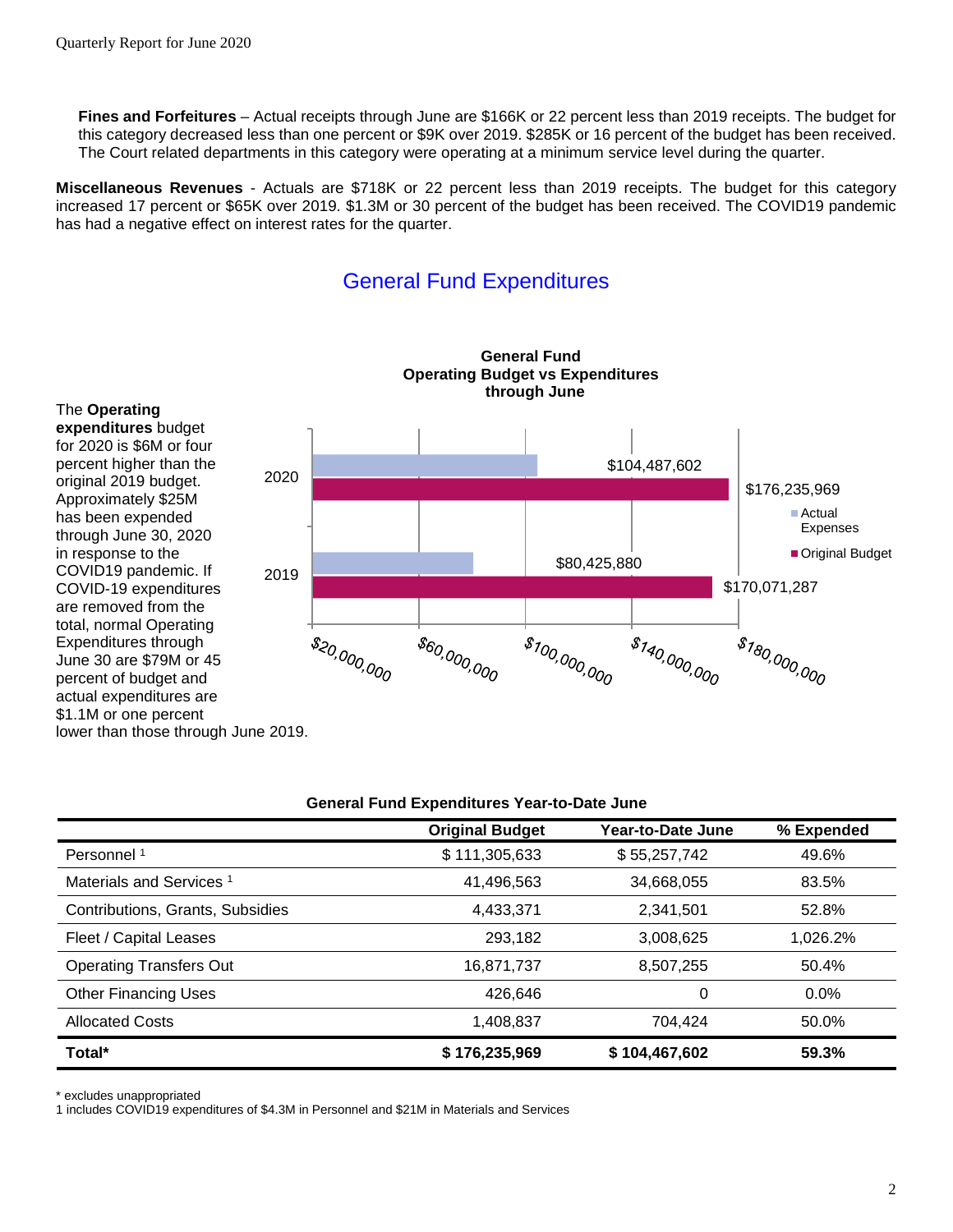The **Materials and Services** budget increased eight percent or \$3.4M from 2019. Excluding COVID19 expenditures of \$21M, the Materials and Services expenditures through June 2020 are \$3.5M or 20 percent less than 2019.

Implementation of GASB 87, which set new guidelines for the accounting treatment of Capital Leases, resulted in both budgets and year-to-date actuals of \$2.9M being reclassified from Materials and Services to Fleet / Capital Leases. County Capital Leases include buildings and 9-1-1 towers. Without the impact of the Capital Lease reclassification to Debt Service, Materials and Services expenditures are \$618K or four percent less than 2019.

The overall **Personnel Services** budget for 2020 increased two percent or \$2.3M from the 2019 original budget. The Salaries budget increased two percent as a result of the increases given in 2019. The budgets for Wages, Overtime, and FICA have increased accordingly. The budget for Retirement increased as a result of a rate increase. The budget for Standard Fringe Benefits decreased as a result of a rate decrease.

|                                 | 2020 Original<br><b>Budget</b> | 2020 Year-to-<br>Date June | % Spent<br>2020 | 2019 Original<br><b>Budget</b> | 2019 Year-to-<br>Date June | % Spent<br>2019 |
|---------------------------------|--------------------------------|----------------------------|-----------------|--------------------------------|----------------------------|-----------------|
| <b>Salaries</b>                 | \$77,046,213                   | \$38,758,370               | 50.3%           | \$75,427,552                   | \$35,191,406               | 46.7%           |
| Wages                           | 3,178,172                      | 1,209,843                  | 38.1%           | 2,956,899                      | 1,109,112                  | 37.5%           |
| Overtime                        | 2,332,956                      | 1,043,979                  | 44.7%           | 1,751,311                      | 1,266,795                  | 72.3%           |
| <b>Standard Fringe Benefits</b> | 13,756,784                     | 6,516,023                  | 47.4%           | 15,872,055                     | 7,465,706                  | 47.0%           |
| <b>FICA</b>                     | 6,299,399                      | 3,186,267                  | 50.6%           | 6,126,347                      | 2,890,342                  | 47.2%           |
| Retirement                      | 8,374,857                      | 4,385,057                  | 52.4%           | 6,513,545                      | 3,210,616                  | 49.3%           |
| <b>Workers' Compensation</b>    | 317,252                        | 158,203                    | 49.9%           | 315,330                        | 157,717                    | 50.0%           |
| <b>Total</b>                    | \$111,305,633                  | \$55,257,742               | 49.6%           | \$108,963,039                  | \$51,291,694               | 47.1%           |

### **Personnel Services Comparison**

Excluding COVID19 Personnel expenditures of \$4.3M, the percent of budget spent in 2020 is even with 2019. All categories are on target for the percent of budget spent through June 30.

| <b>Analysis of Major Personnel Services Categories</b><br>June 2020 & 2019 |               |               |                   |            |
|----------------------------------------------------------------------------|---------------|---------------|-------------------|------------|
| Category                                                                   | 2020 Expenses | 2019 Expenses | <b>Difference</b> | % Increase |
| <b>Salaries</b>                                                            | \$38,758,370  | \$35,191,406  | \$3,566,964       | 10.1%      |
| <b>Fringe Benefits</b>                                                     | 6,516,023     | 7,465,706     | (949, 683)        | $-12.7%$   |
| Wages                                                                      | 1,209,843     | 1,109,112     | 100,731           | 9.1%       |
| Overtime/On-call                                                           | 1,043,979     | 1,266,795     | (222, 816)        | $-17.6%$   |
| Retirement                                                                 | 4,385,057     | 3,210,616     | 1,174,441         | 36.6%      |

#### **General Fund Approved Full-time Positions and Vacancies**

| <b>Date</b> | <b>Approved</b><br><b>Positions</b> | <b>Vacancies</b> | % of Vacancies |
|-------------|-------------------------------------|------------------|----------------|
| June 2020   | 1.426.1                             | 107.8            | 7.6%           |
| June 2019   | 1.423.5                             | -97 Z            | 6.9%           |

As the chart to the left indicates, the vacancy rate in June 2020 is 7.6 percent versus 6.9 percent in June 2019. Of the 107.8 current vacant positions, the Prison has 25 vacancies, the Sheriff has 12 vacancies, and Courts Administration has nine vacancies. District

Justices has eight vacancies and DCIS has seven vacancies. The Health Department, Facilities, and Public Defender have five vacancies each. The District Attorney has four vacancies. There are three departments that each have three vacancies, five departments that have two vacancies each, and nine departments that have one vacancy each.